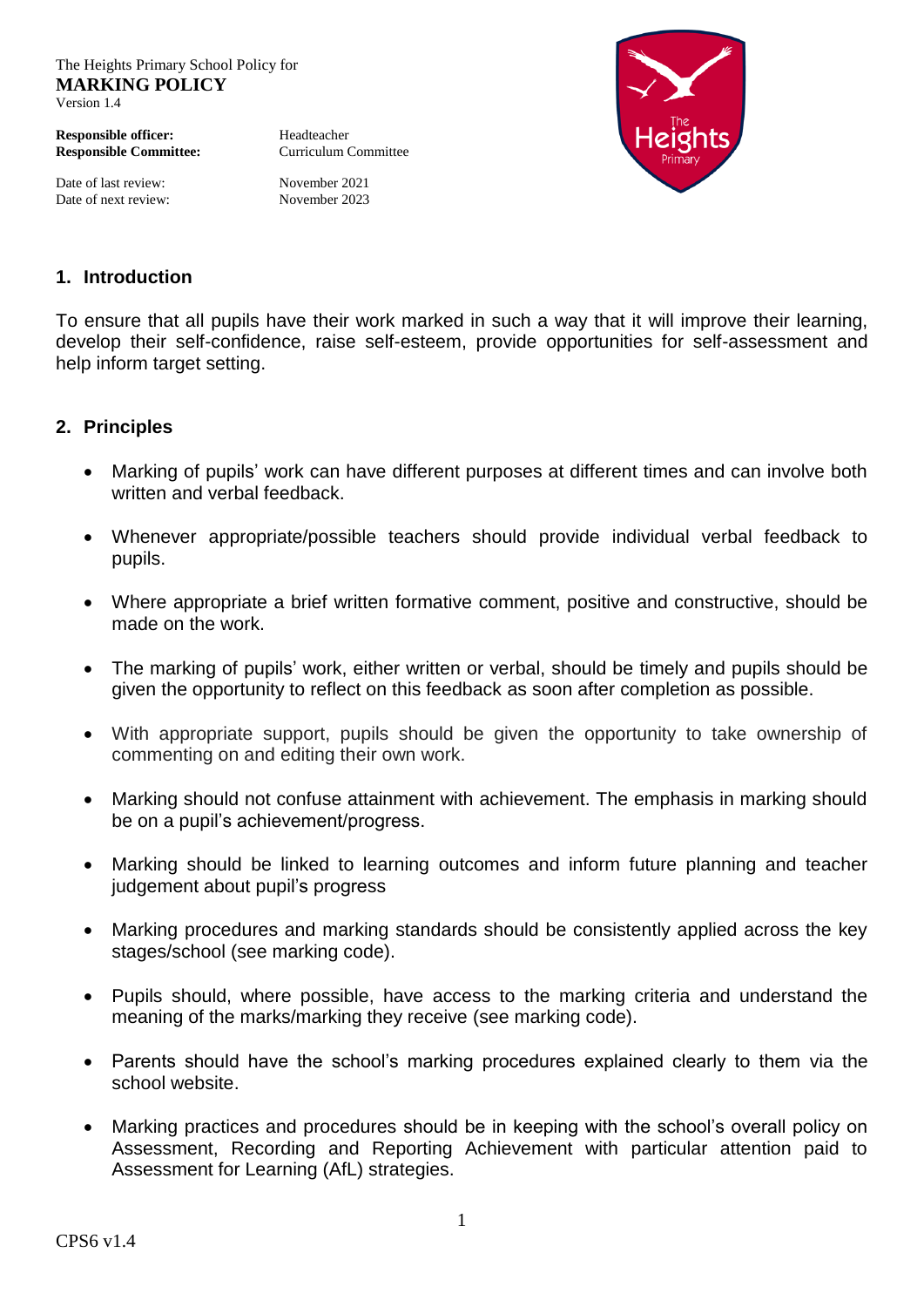## **3. Monitoring and evaluation**

Scrutinies of pupil's work and the marking of it will be completed by the SLT on a termly basis and/or subject leaders to monitor the implementation of this policy.

Feedback to staff both individually and as a whole in meetings.

Feedback to the Curriculum Committee and Full Governing Body meetings

## **Amendments:**

| Version        | Date          | Updated/reviewed        |
|----------------|---------------|-------------------------|
|                | November 2014 | First version finalised |
| 1 <sub>2</sub> | March 2017    | Review                  |
| 1.3            | June 2019     | Review                  |
| 1.4            | November 2021 | Review                  |